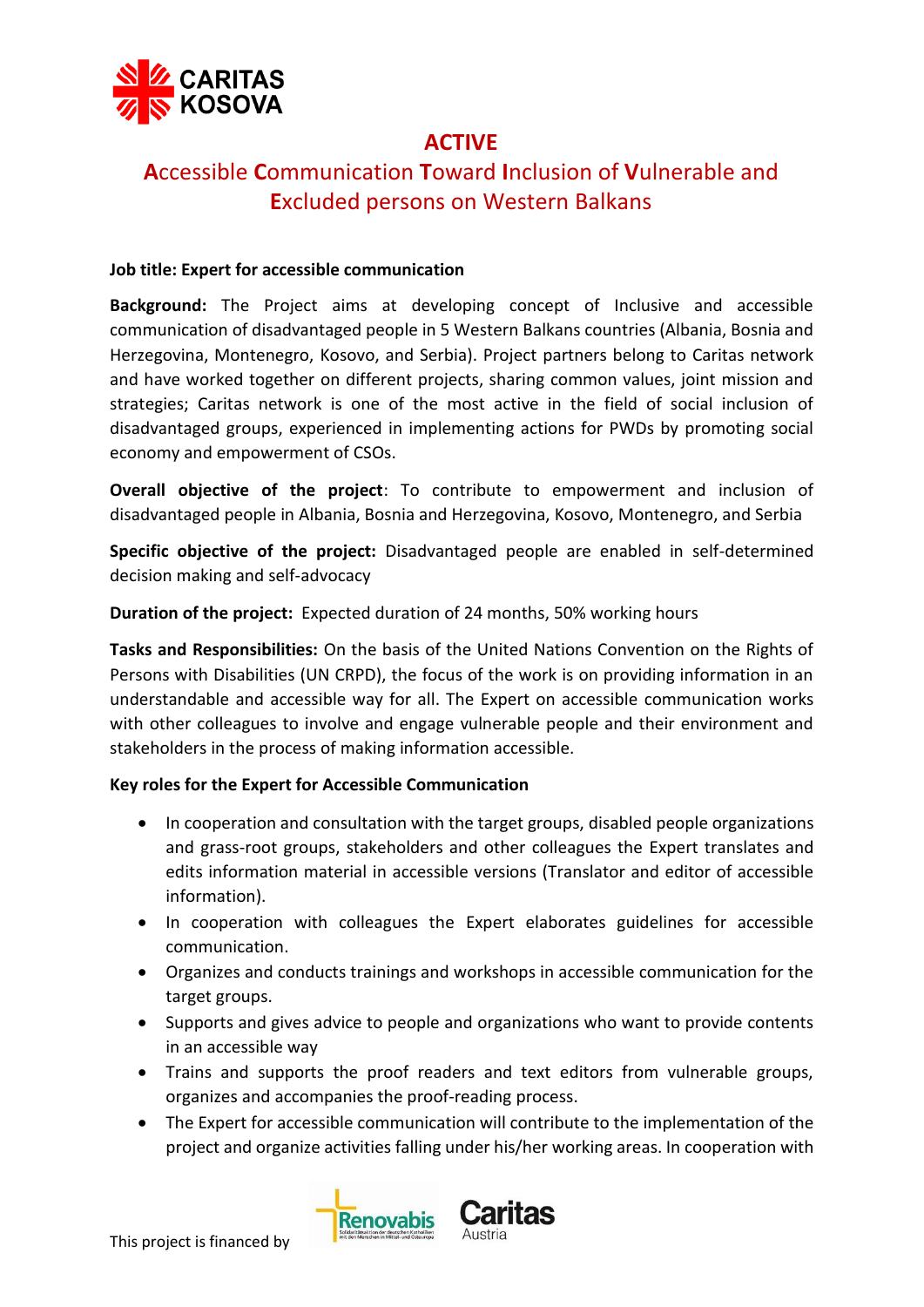

other colleagues and with project partners, the Expert will ensure that actions and events are effectively managed and implemented, and that all reporting requirements are fulfilled.

• Team player

Caritas Kosova is looking for people who are values led and results driven. The Expert takes responsibility for his/her own work and is expected to work effectively and collaboratively with all colleagues to build good relationships that enable the achievement of performance objectives. Works in a way that supports the values of inclusion of all people, valuing difference and promoting diversity. Actively seeks to include people with an intellectual disability and families, people with dementia and their caregivers and all other vulnerable groups in the work in a meaningful and appropriate way. Takes responsibility for his/her own performance and development, identifying opportunities to develop knowledge, skills and performance.

#### **Necessary Qualifications:**

- University degree in pedagogics, social studies, disability studies, philology or communication (or proved experience in similar field)
- A minimum of five (5) years' professional experience
- Excellent oral and written communication skills
- Experience in organization of events and trainings
- Fluent in English
- Ability to work proactively and autonomously
- Computer literacy with practical experience using Microsoft applications and/or Open Office

**Important:** The qualification in accessible communication will be provided in the framework of the project.

**Remuneration Package:** Remuneration will be based on budget approved by donor

**If you wish to apply for this position, please send CV to [info@caritaskosova.org](mailto:info@caritaskosova.org) and** [orhan.miftari@caritaskosova.org](mailto:orhan.miftari@caritaskosova.org) until **28.06.2022, 16:00 h**.

Only short-listed candidates will be contacted.

Caritas Kosova retains the discretion to re-advertise/re-post the vacancy, to cancel the recruitment or to offer an appointment with a modified job description or for a different duration.

Caritas Kosova is committed to diversity and inclusion within its workforce and encourages qualified female and male candidates from all religious, ethnic and social backgrounds to apply